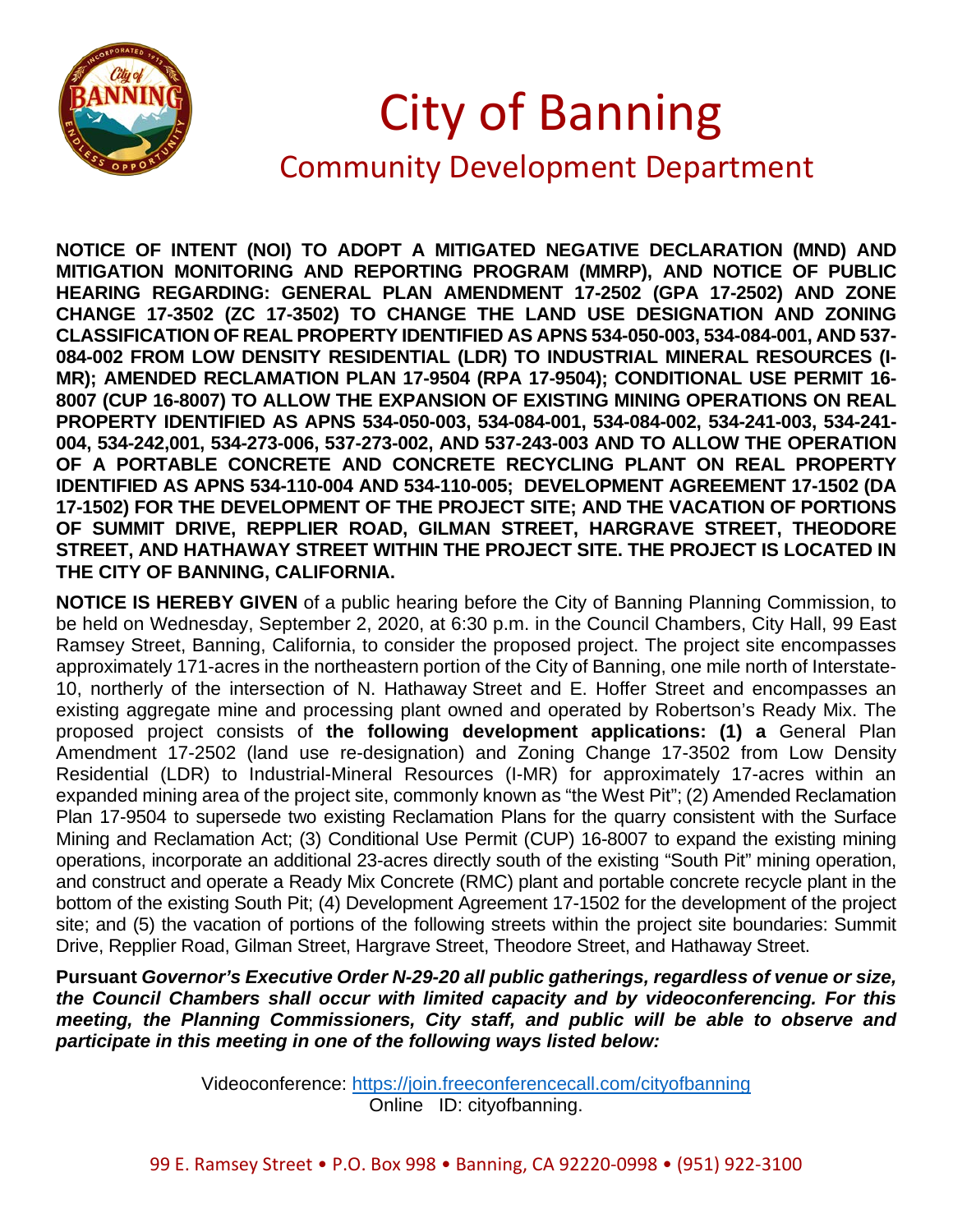To just listen to the meeting or to offer audio comments only when recognized for that purpose: Dialin number: (617) 793-8135

**NOTE: Due to COVID-19, the Council Chambers will be open to the public in a limited capacity only.**

Information regarding the Mitigated Negative Declaration, MMRP, General Plan Amendment, Zoning Change, Conditional Use Permit, Street Vacation, and an Amended Reclamation Plan, can be obtained by contacting the City's Community Development Department, Planning Division at (951) 922-3125, or by going to the City of Banning website at [http://www.ci.banning.ca.us/426/Public-Notices-](http://www.ci.banning.ca.us/426/Public-Notices-Announcements)[Announcements.](http://www.ci.banning.ca.us/426/Public-Notices-Announcements)

All parties interested in speaking either in support of or in opposition to this item are invited to attend the hearing by accessing the videoconference or by sending their written comments by email to [scalderon@banningca.us](mailto:scalderon@banningca.us) or by mail to the Community Development Department, Planning Division, City of Banning at 99 E. Ramsey Street, Banning, California, 92220.

If you challenge any decision regarding the above proposal in court, you may be limited to raising only those issues you or someone else raised in written correspondence delivered to the Planning Commission Recording Secretary prior to, at, or during the time the Planning Commission makes its recommendation on the proposal; or, you or someone else raised at the public hearing or in written correspondence delivered to the hearing body at, or prior to, the hearing (California Government Code, Section 65009).

## **BY ORDER OF THE COMMUNITY DEVELOPMENT DIRECTOR OF THE CITY OF BANNING, CALIFORNIA**

Adam Rush, M.A., AICP **Dated:** August 18, 2020 Community Development Director **Publish: August 21, 2020**